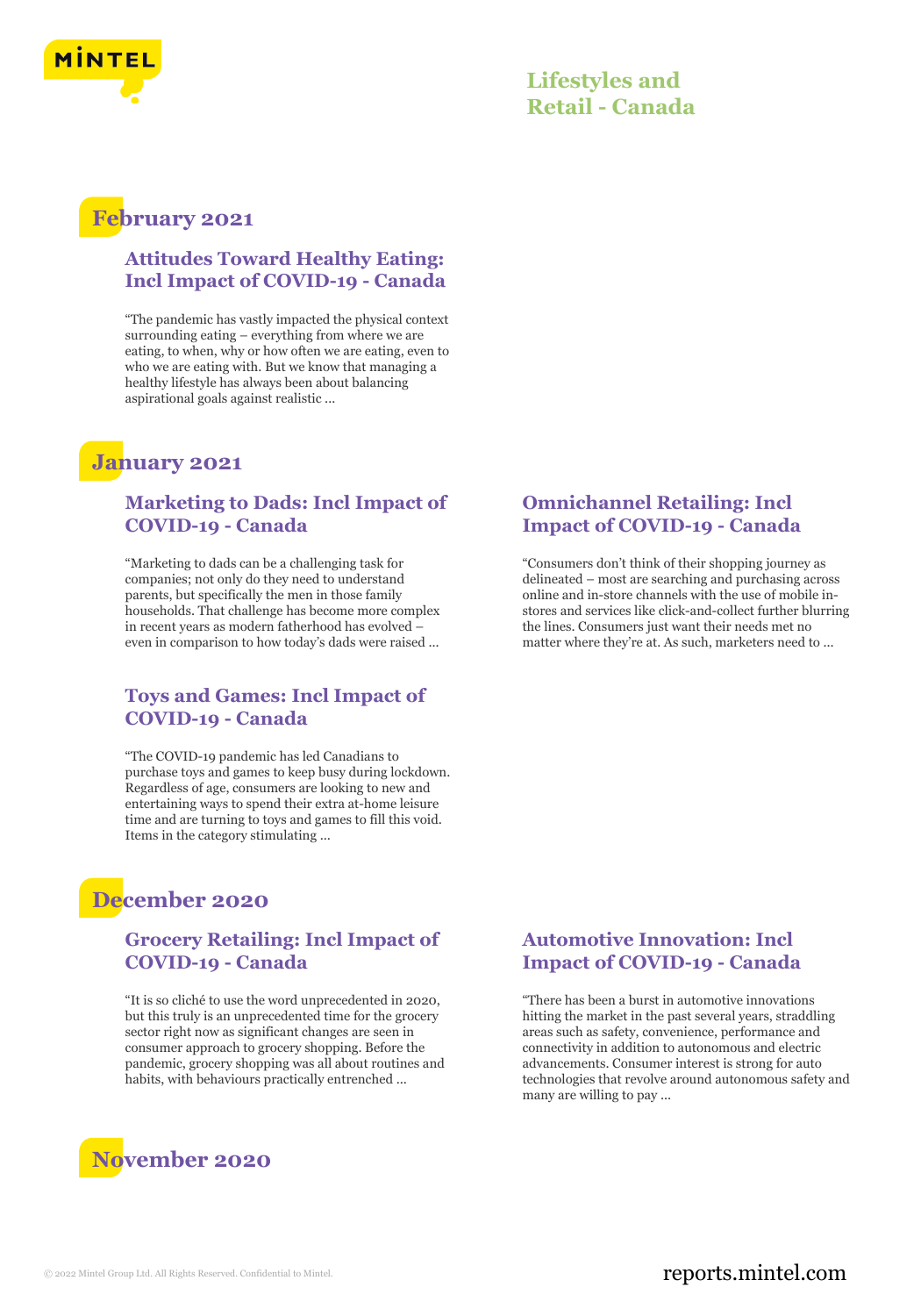

### **Entertaining at Home: Incl Impact of COVID-19 - Canada**

"The year 2020 has seen entertaining at home shift from a timeless, fun, relaxing social activity to something that has caused many consumers anxiety about both their safety and the law. Yet as challenging as this time has been, it has also illustrated how vital in-person gettogethers are to Canadians ...

# **October 2020**

### **Marketing to Millennials: Incl Impact of COVID-19 - Canada**

"On the whole, Millennials are unified in their less positive outlook on life and their more fluid notion of adulthood. While the pandemic has added mental and emotional weight for all segments, Millennials entered into the pandemic already 'low' – feeling less stable and content as they're less established, yet ...

# **September 2020**

### **Canadian Lifestyles: The Evolution of Success: Incl impact of COVID-19 - Canada**

"The COVID-19 pandemic has hit the Canadian economy hard with the country seeing record low levels of spending in Q2 2020. Recessionary conditions and financial uncertainty loom heavily which will drive a conservative mindset towards spending for the remainder of 2020 and well into 2021. As consumers continue to grapple ...

# **August 2020**

### **Dining Out: Incl Impact of COVID-19 - Canada**

"Two seemingly hyperbolic statements illustrate the current state of dining out: foodservice has arguably been the hardest-hit consumer industry by COVID-19 and 2020 so far has inarguably been the most challenging time in restaurant history.

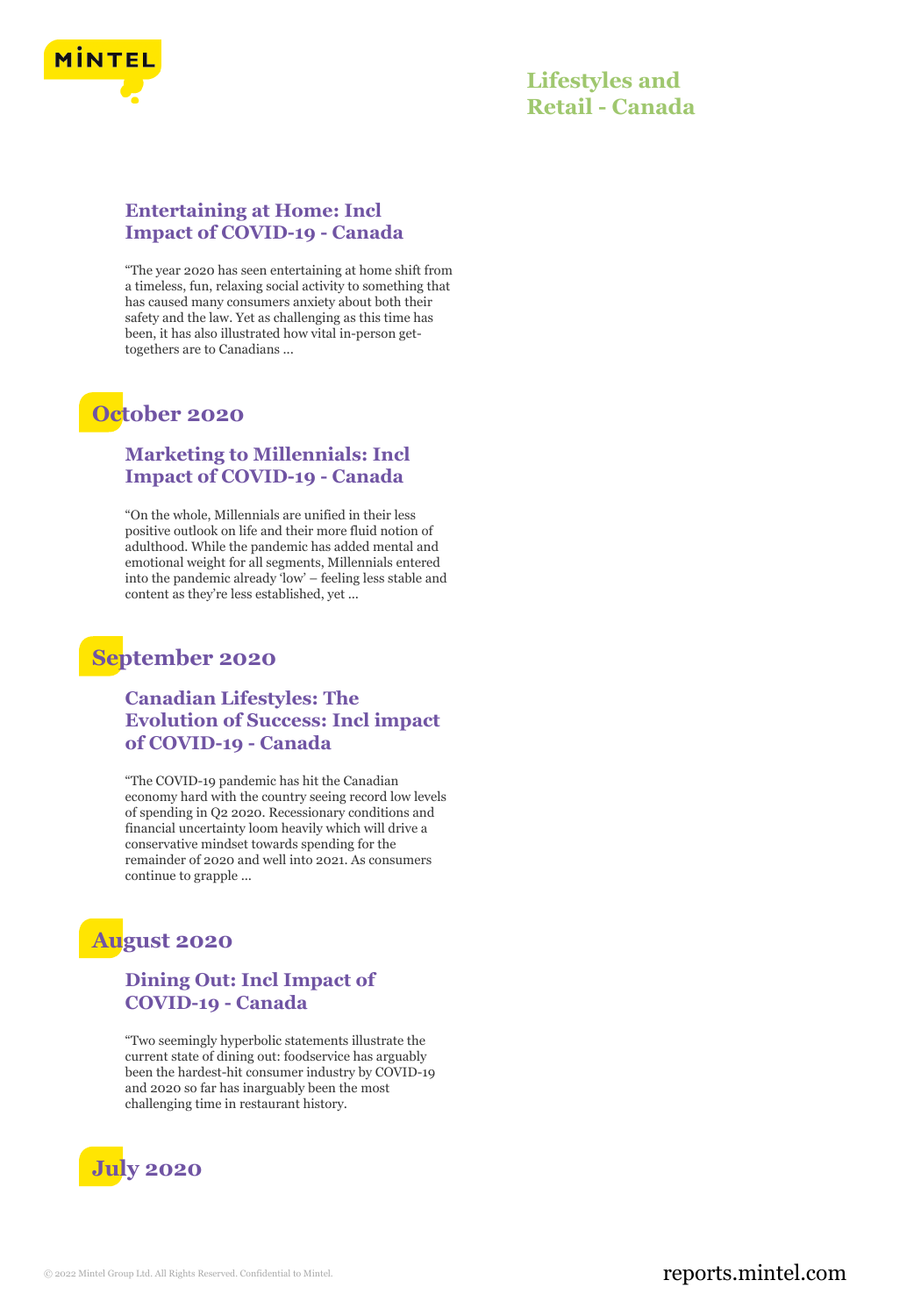

### **Marketing to Gen Z: Incl Impact of COVID-19 - Canada**

"The COVID-19 outbreak will be a truly unifying experience for adult Gen Zs, particularly 21-25s, given they likely face more severe financial setbacks to establishing their futures. Companies across all categories will need to find ways to best set up the Gen Z cohort for success amid this unstable foundation ...

### **Auto Service, Maintenance and Repair: Incl Impact of COVID-19 - Canada**

"Many consumers are concerned about being taken advantage of by mechanics who over-charge for their services. Transparency is critical in this regard, as shop employees should make customers feel well informed on exactly what is needed and what the affected parts/ service look like. Modern conveniences such as booking an ...

# **May 2020**

### **Cookware: Incl Impact of COVID-19 - Canada**

"The shutdown of non-essential businesses and limited availability of foodservice options means consumers are required to prepare most, if not all of their meals at home. Strong increases for at home cooking occasions are anticipated, which translates to an increased usage of cookware."

# **March 2020**

### **Ride Sharing and Mobility Services - Canada**

"While most consumers utilize public transportation, alternative services such as ride sharing are gaining momentum with usage near that of taxis. Advances in technology have disrupted traditional transportation options including public transportation, taxis, as well as the way consumers use their personal vehicles. The future of transportation services like ride ...

# **February 2020**

### **The Impact of COVID-19 on Grocery Retailing - Canada**

"Quick action like the implementation of safety barriers, reassuring communications about keeping shelves stocked, supporting seniors led the grocery sector to shine as a true partner in supporting the community at large in the early days of the COVID-19 outbreak. This sets a solid foundation for grocers to continue being ...